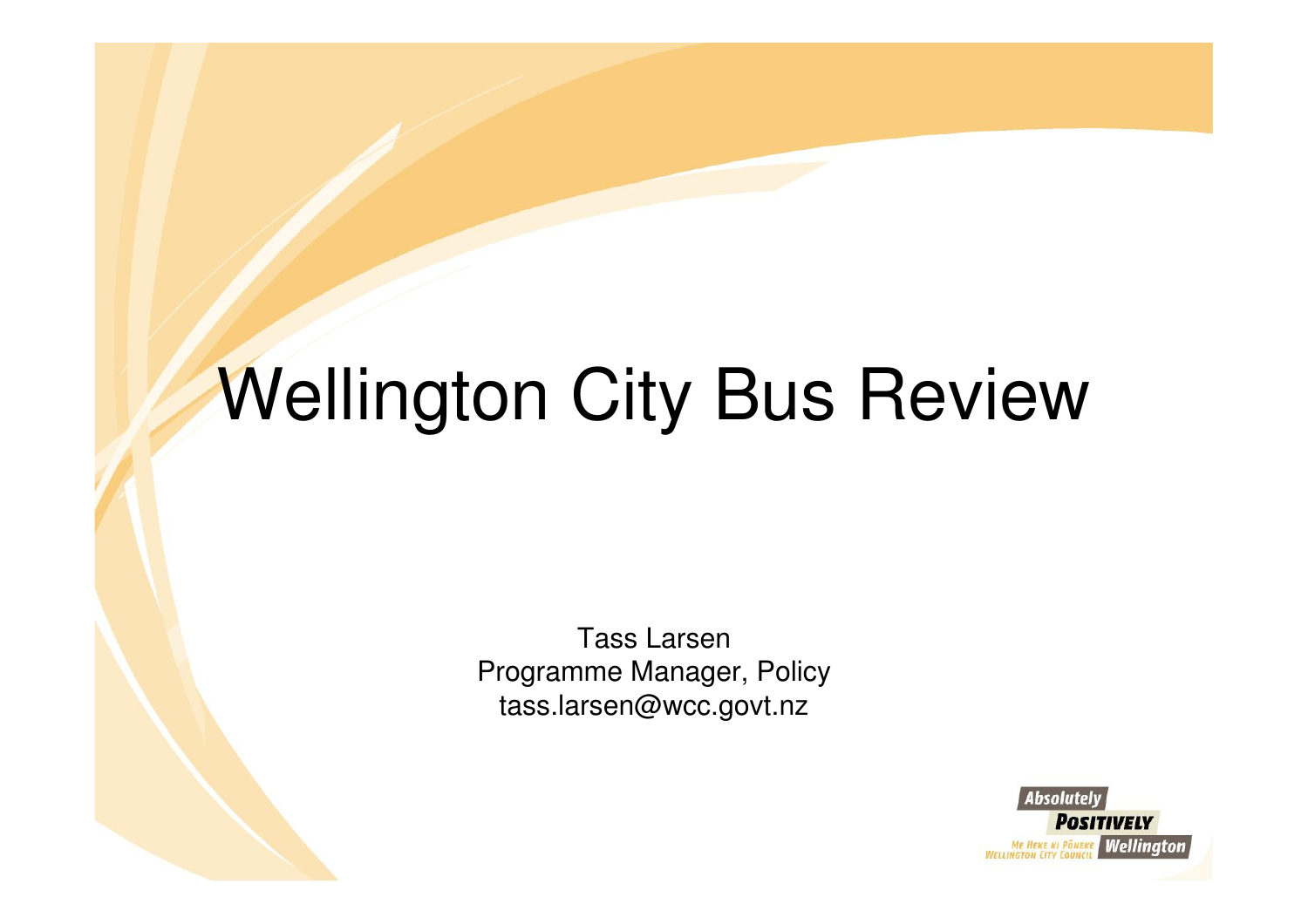### Current public transport projects

- Wellington Bus Review (GWRC)
- Wellington Public Transport Spine Study (GWRC, WCC, NZTA)
- Bus Priority projects (WCC)
- Fare Review (GWRC)
- Trolley Bus Review (GWRC, yet to commence)
- Golden Mile safety audit (WCC)
- Real time information (GWRC)

Everything is linked, but each one has its own timeline, constraints etc

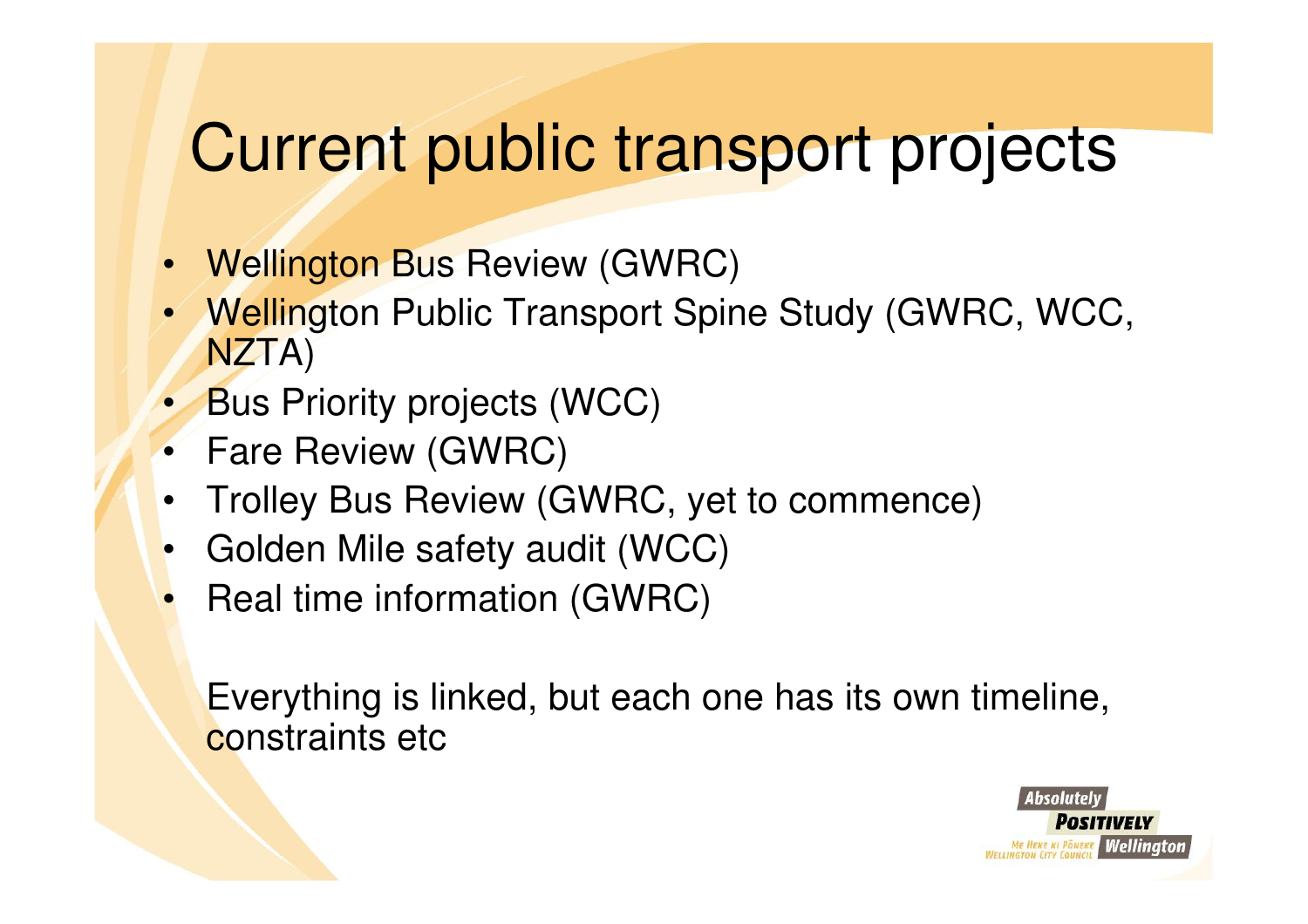## Wellington City Bus Review

- The Regional Council plans and funds most public transport in Wellington
- They have been reviewing Wellington City bus services since 2009
- Public consultation on proposed major changes underway
- WCC will put in a submission considered by Councillors this week

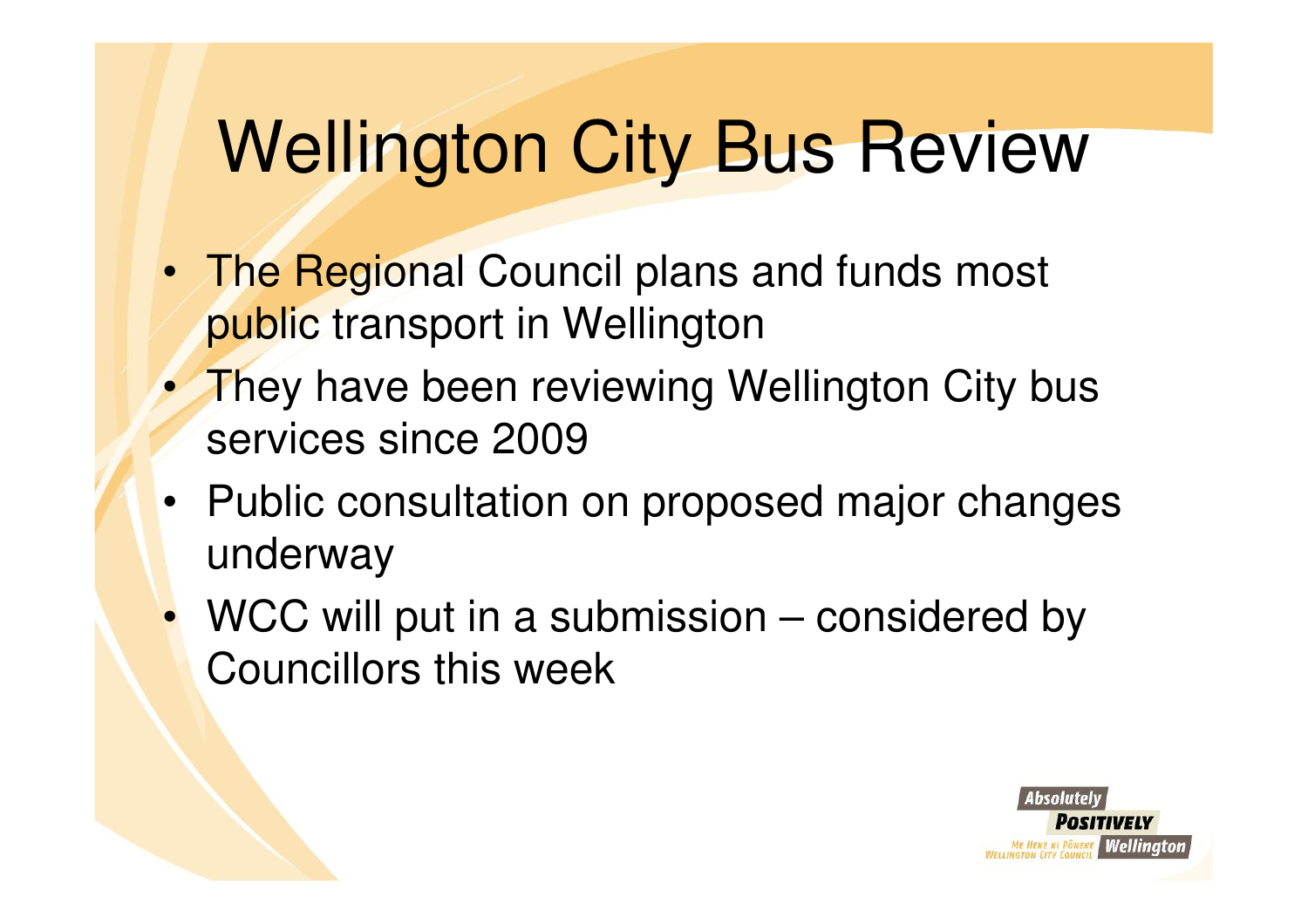## Purpose of today

- Outline the regional council proposal
	- –Information for your own (individual / collective?) submissions
	- – Very important that people submit with details of the trips they make and how they will be affected
- Take feedback on issues to address in the draft submission to go to councillors

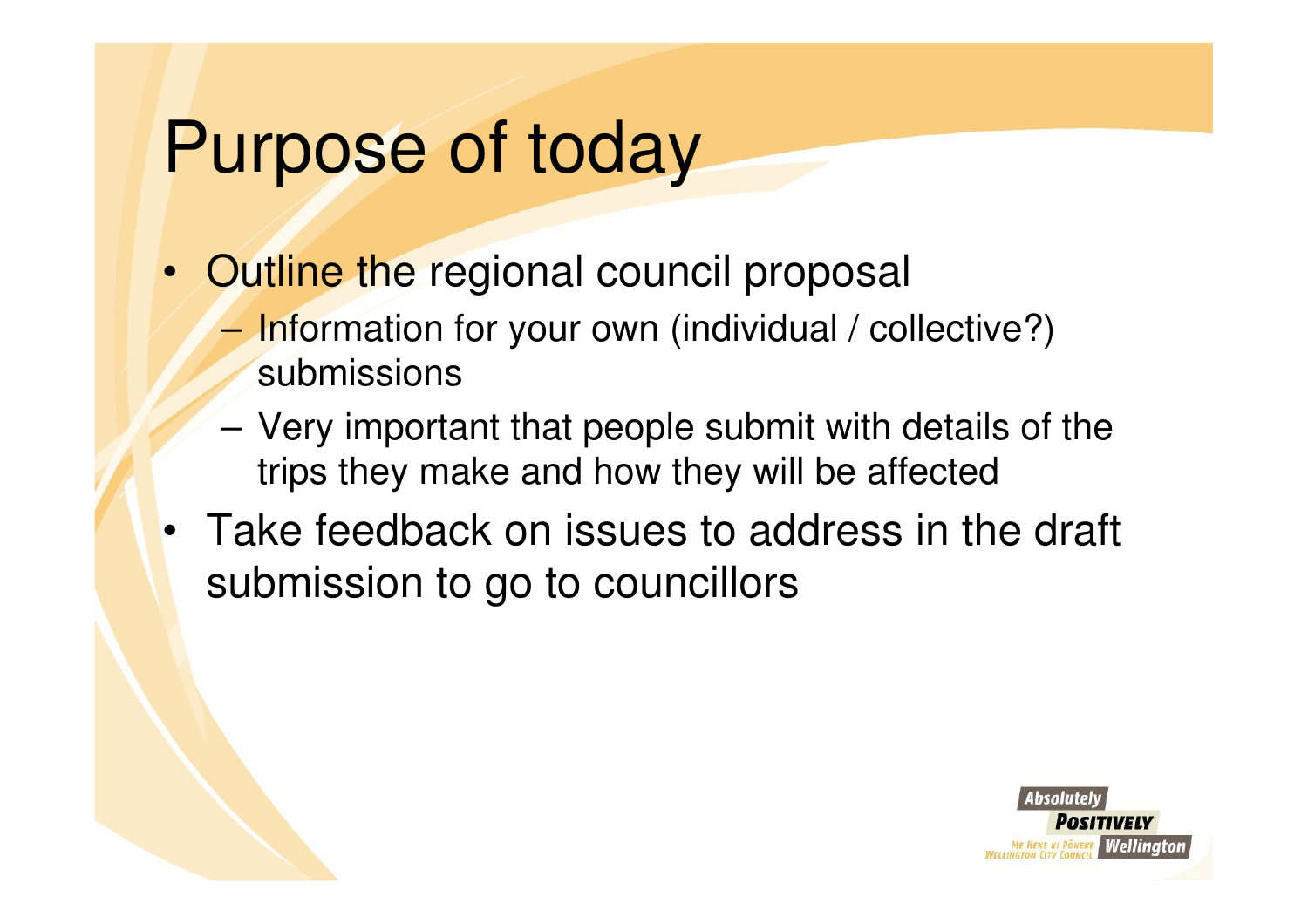## Aims of Review

- First major review of Wellington buses since early1990s
- • Recent public feedback has highlighted:
	- – Request for more bus services, including evening and weekend services (frequency & hours of operation)
	- – Better access to places outside the CBD (new areasand travel destinations)
- CBD congestion
- Allowing for future growth

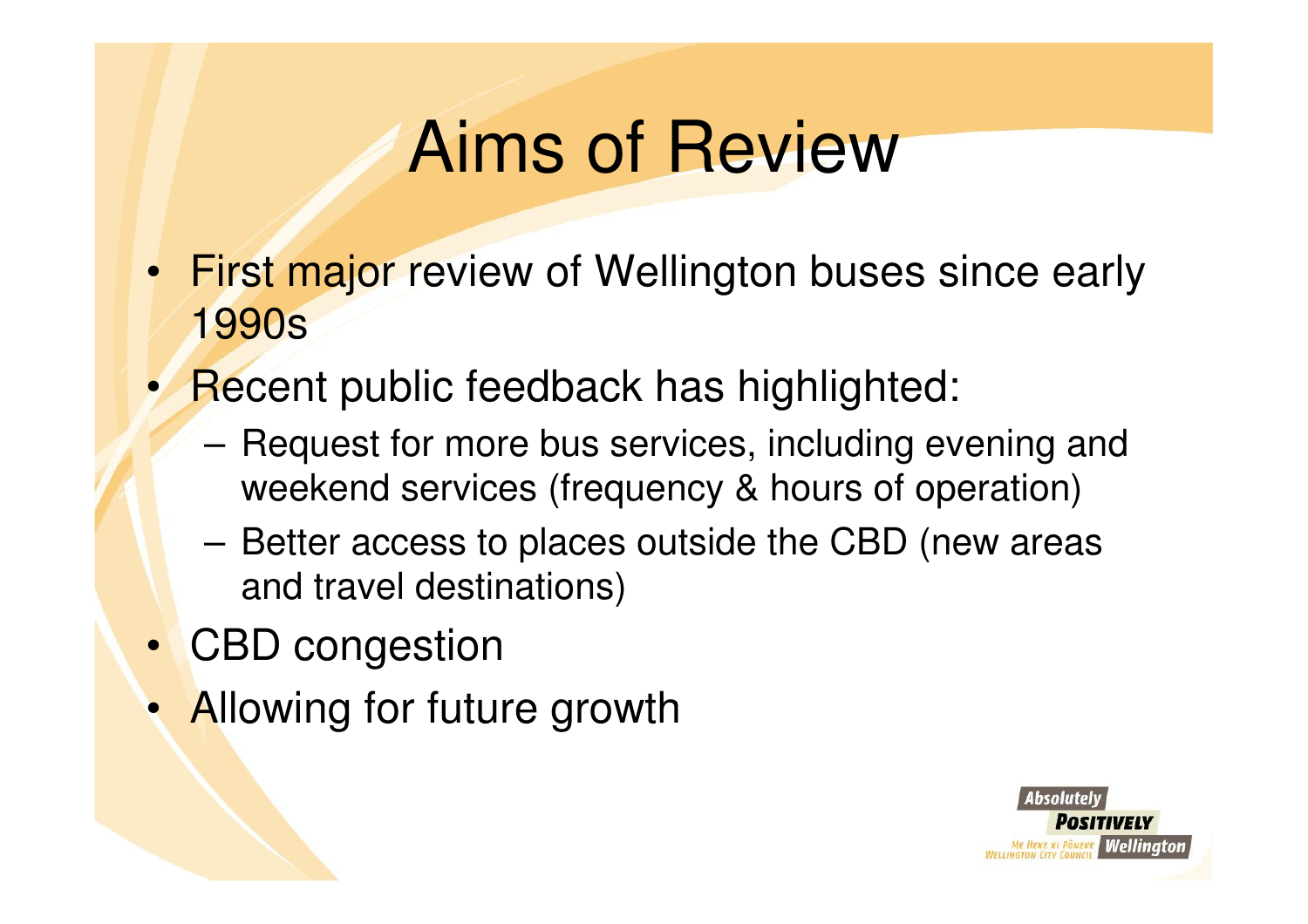# Scope of review

- Covers all timetabled bus  $\bullet$ services south of Grenada **North**
- •**Does not cover:** 
	- – School and After Midnight services
	- –Train, ferry, cable car
- • There is a separate review of fares expected this year
- •Seeks to improve services within existing funding **levels**



ME HEKE KI PÖNEKE **Wellinator** 

**WELLINGTON CITY C**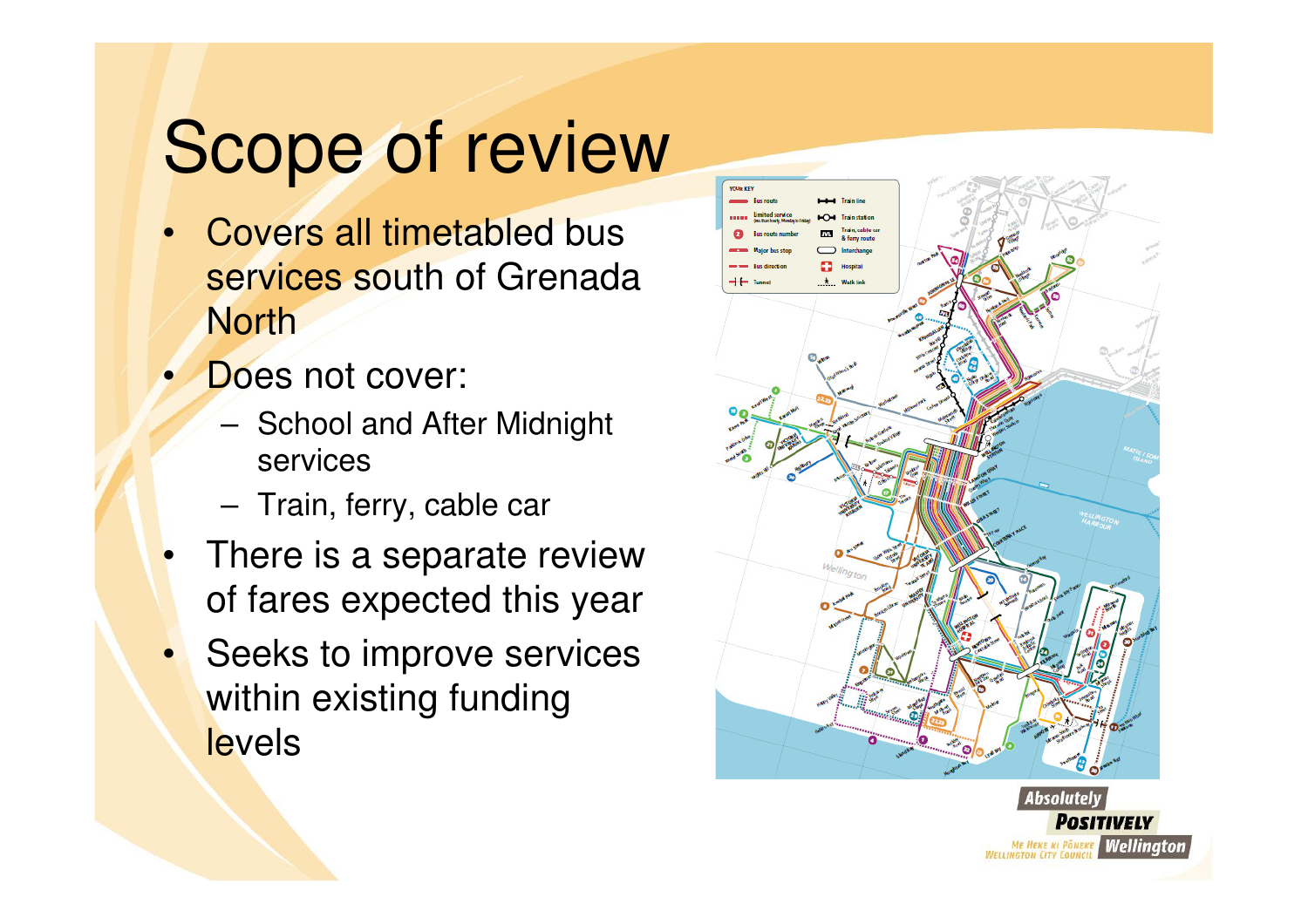### What approach have they taken?

#### • Principles

 $\bullet$ 

- –Reduce / eliminate duplication
- –Focus on all-day network
- –Frequency / simplicity / connections
- Layered service approach
	- – Core services: frequent routes running at least every 15 minutes on main corridors (more frequent at peak)
	- $\mathcal{L}_{\mathcal{A}}$  , and the set of the set of the set of the set of the set of the set of the set of the set of the set of the set of the set of the set of the set of the set of the set of the set of the set of the set of th Secondary services: all-day routes running every 30-60 min in lower population areas, may focus on local centre not CBD
	- $\mathcal{L}_{\mathcal{A}}$  Peak-only services: supplement the all-day services (capacity, coverage, directness) – largely retain existing direct peak services
- Rearrange services without increasing service kms (ie no •overall increase in funding)POSITIVELY **HEKE KI PÖNEKE Wellinaton**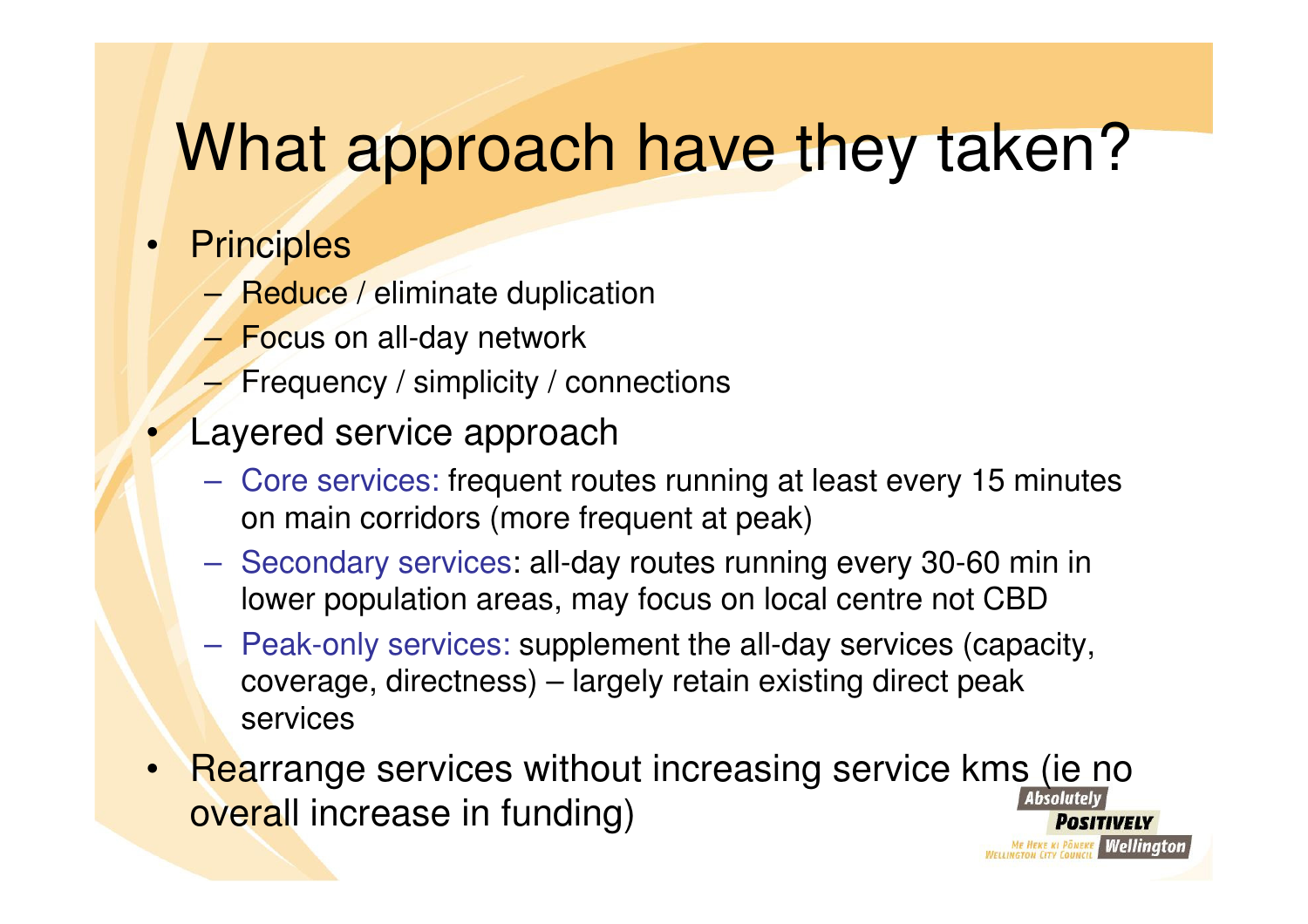# **Benefits**

- Simpler, easier to understand network•
- • Better connections, making it easier to reach a greater range of destinations
	- – No need to pay another fare when transferring between services operated by the same company
- Greater access to high-frequency all-day routes
	- – 75% of people within 10 min walk of core services (ie with a bus every 15 mins or less), compared to 58% at present
	- – Even for people who transfer, overall trip time likely to reduce(reduced waiting time)
- More buses throughout the day, in the evenings and at weekends in many areas
- •**Improved bus flows in the CBD – better reliability**
- Modelling shows patronage increases after initial settling in period **HEKE KI PÖNEKE Wellington**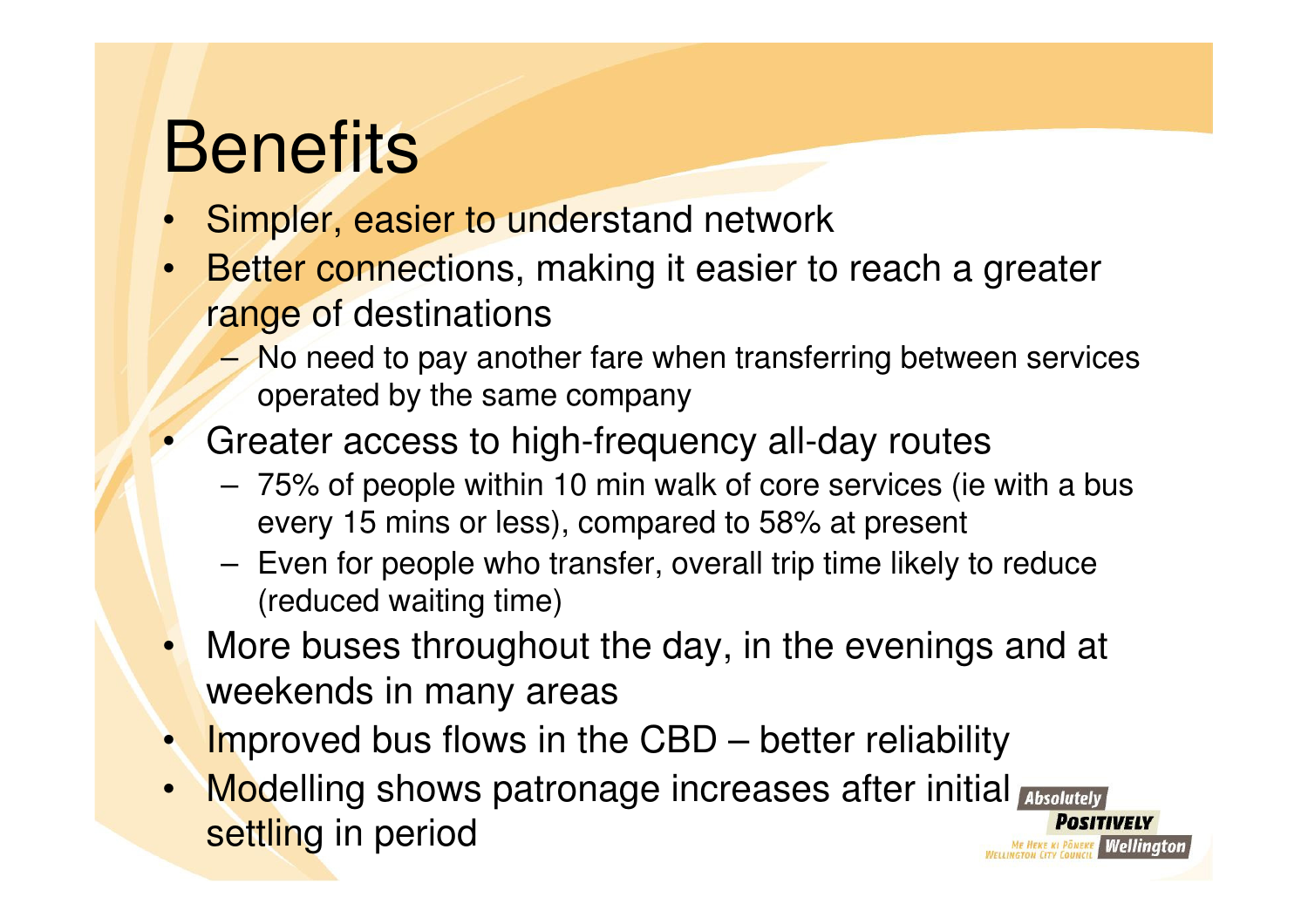## But …

- Every bus route would change (except Airport Flyer)
- • Some passengers (~10%) would need to connect between services where they don't at present (mostly but not entirely off peak)
- The new network will take time to put in place (years not months) – likely to start with routes south of railway station
- Some specific route proposals likely to be controversial •
	- – eg propose to stop off-peak direct bus route between J'ville and CBD, service via Newlands
	- – rationale is that public subsidy shouldn't be provided to 2 services directly competing (rail and bus)

**HEKE KI PÖNEKE Wellington** 

•**Trolley buses consolidated onto smaller number of routes**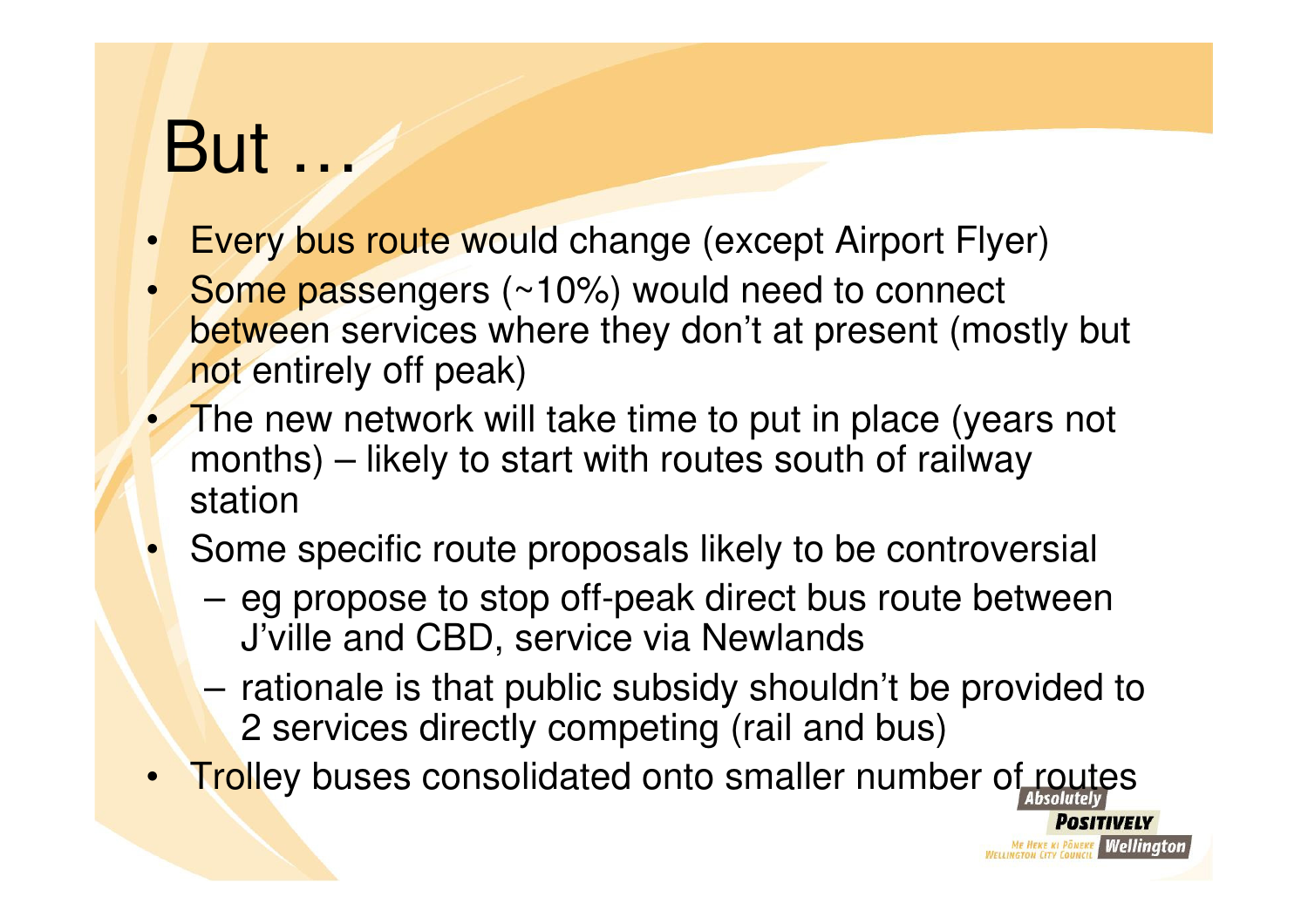## CBD corridors

- Propose separate peak-only corridor to manage peak bus flows
- Used by peak-only routes only
- Longer walk but quicker journey